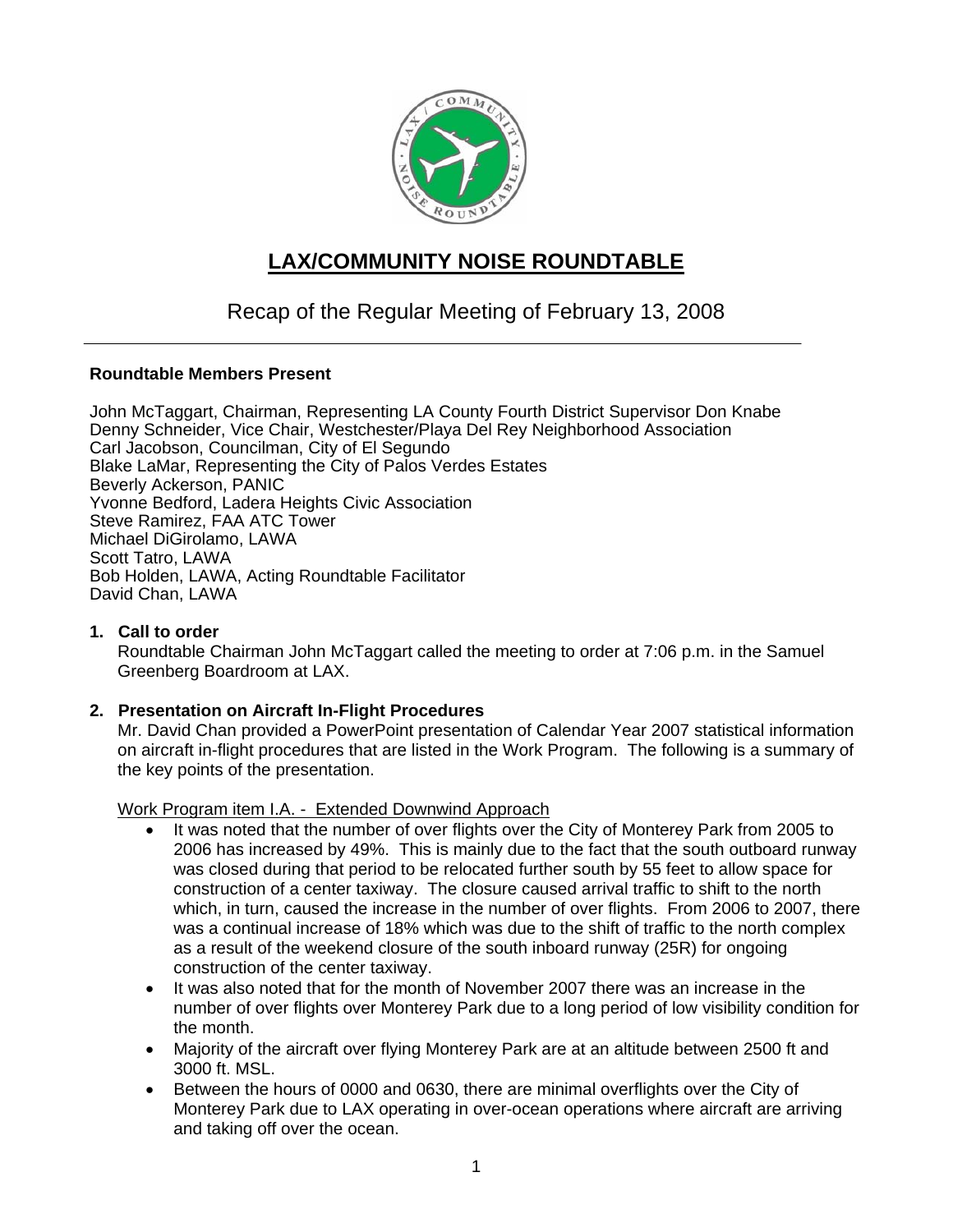Work Program item I.D. – Aircraft Arrivals Outside Regular Approach Paths "Short Turns"

- From 2005 to 2006, there was a reduction of 38% in the number of short turn arrivals because of the closure of the south outboard runway that caused the shift of arrival traffic to the north runways. This shift of traffic limited the space required by pilots to maneuver the short turn approach.
- There is was a decrease of 15% in the number of short turn arrivals from 2006 to 2007.

# Work Program item I.B. – Missed Approach/Go-Around

- There was a reduction of 29% in the number of go-around operations from 2005 to 2006, while the number remained at fairly the same level from 2006 to 2007 with a minimal increase of 2%.
- Go-around operations have become more balanced between the north and south runways since the reopening of the south inboard runway in 2007.

# Work Program item II.A – East departures during Over Ocean Operations

- East departure operations occurring between midnight and 6:30 am reached the peak level in 2004 with 125 operations due to the heavy Pacific storms that existed that year.
- From 2005 to 2007, the number of east departures ranged from 55 to 80 annually.
- It was also noted that for the months of October and December of 2007, there was an increase of non-conforming east departures. The majority of these occurred on weekends when the south inboard runway was closed, which caused aircraft to depart to the east on the outboard runway due to its shorter length.

# Work Program item II.B – Early turns of aircraft departing to the west

- Revised numbers of north early turns for months of April to September of 2007 were presented.
- There were significant reductions of early turn operations on the north side in 2006 and continuing through 2007. One of the factors for decrease is that most of the commuter airlines have been switching turboprop aircraft to regional jets. Majority of the early turns to the north are conducted by turboprop aircraft.
- On the south side, early turn operations increased by 45% from 2005 to 2006 because of the closure of south inboard runway and partially due to the RNAV procedures.
- From 2006 to 2007, there was a further increase of 72% in the number of south early turns, in which majority of these are departures from the south outboard runway, which is now located further south by 55 feet.
- A graphical illustration was shown to display the before and after effects of implementing the revised RNAV procedures for RWY 25R. The illustration shows that the flight tracks shifted slightly to the north.

Work Program item II.D – Improperly flown loop departures

It was noted that there was an increase of loop departures that over flew the beach communities of Manhattan Beach, Hermosa Beach, and Redondo Beach for the month of December 2007. This increase is caused by several periods of high winds during the month.

Work Program item II.C – Turboprop community over flight

- The number of overflights by turboprop aircraft of the Palos Verdes Peninsula has decreased annually from 2003 to 2007.
- A graphical illustration was shown with current flight tracks for turboprop aircraft departing to the south along with future waypoints for the proposed turboprop RNAV departure procedure, JEDDD. The RNAV procedure will cause the current tracks to be in narrower path and be re-routed further offshore by approximately two miles. However, the RNAV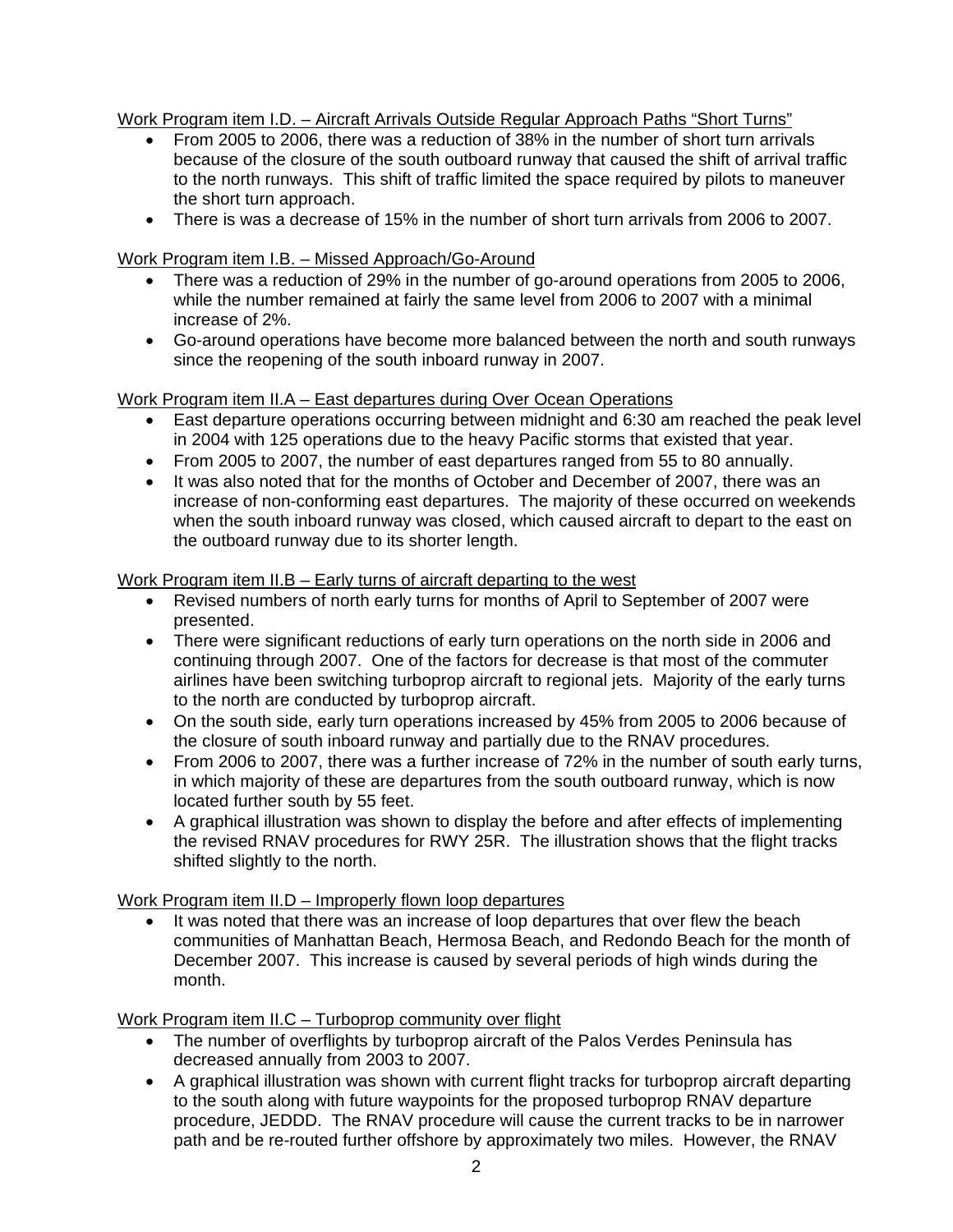procedure will probably not eliminate all the flights that currently are crossing over the PV Peninsula heading to Palm Springs and Ontario.

# **3. Status Reports**

• Progress on New Noise Monitoring System Installation – Mr. Scott Tatro stated that LAWA is making great progress on the installation of new noise monitors for LAX, VNY and ONT airports. The most time consuming part of the process is the permitting requirements which involve inspections, documentations, and obtaining approvals from city agencies and utilities companies. For the web-based flight tracking system, Lochard is working on improving the quality of the flight tracks. The system is capturing multiple sources of radar data to ensure complete coverage of an 80 miles radius. Mr. Tatro also stated that the new noise monitoring system is expected to be up and running by June 2008.

Mr. Michael DiGirolamo added that other airports that have the same system are going through similar process and that LAWA will be obtaining a better end product as a result.

A member inquired if the noise system is able to provide data for the master plan study such as the Environmental Impact Review (EIR). Mr. Tatro replied that the current and new systems have the capability to provide all sort of data to be used on any airport related studies.

- Progress on FAR Part 161 Study Mr. Holden stated that another consultant company will be preparing the revised fleet mix forecast for the LAX Part 161 Study. The revised fleet mix forecast is expected to be completed by next month. In addition, the current contract with Harris Miller Miller Hanson, Inc. (HMMH), the consultant company that is conducting the Part 161 study for LAWA, is in the process of being extended. Approval of the contract amendment, which adds three-years to the contract term and additional budget to the project, is scheduled for the March 3, 2008 BOAC meeting. The contract amendment will require City Council approval.
- Update on Problem with Noise Complaints Line Mr. Mike Corlett of the LAX Airfield Operations Division stated that there is a number of new staff in the division, and that an internal meeting was held to specifically address this issue. Training procedures are in place for Airfield Ops staff to provide better service to the public. Mr. Bob Holden added that LAWA IT Division is working on a system to record the complaints taken live from complainants in order to monitor the quality of service.

# **4. Roundtable Member Discussion**

- Mr. Denny Schneider claims that there were aircraft engine run-ups being conducted on the cargo facility near Westchester at night-time hours. Mr. Tatro replied that a noise monitor with a camera will be installed at the Fed Ex maintenance facility to monitor runup activity as part of the new noise monitoring system. Mr. DiGirolamo added that LAWA operations staff is monitoring engine run-up activity on the airport and will halt any activity that is not in compliance with LAX rules and regulations.
- LAWA staff stated that the Roundtable facilitator's contract expired on January 7, 2008 and action has been taken to issue a new Request for Proposals (RFP) for facilitator services, which is scheduled for BOAC's approval on February 25, 2008. After approval is granted, the RFP will be posted on the L.A. City Business Assistance Virtual Network (BAVN) web site for a minimum of two weeks. Other processes such as pre-proposal meeting and selection interview will also be conducted. It is anticipated that a new contract should be in place by the July or September 2008 Roundtable meeting.